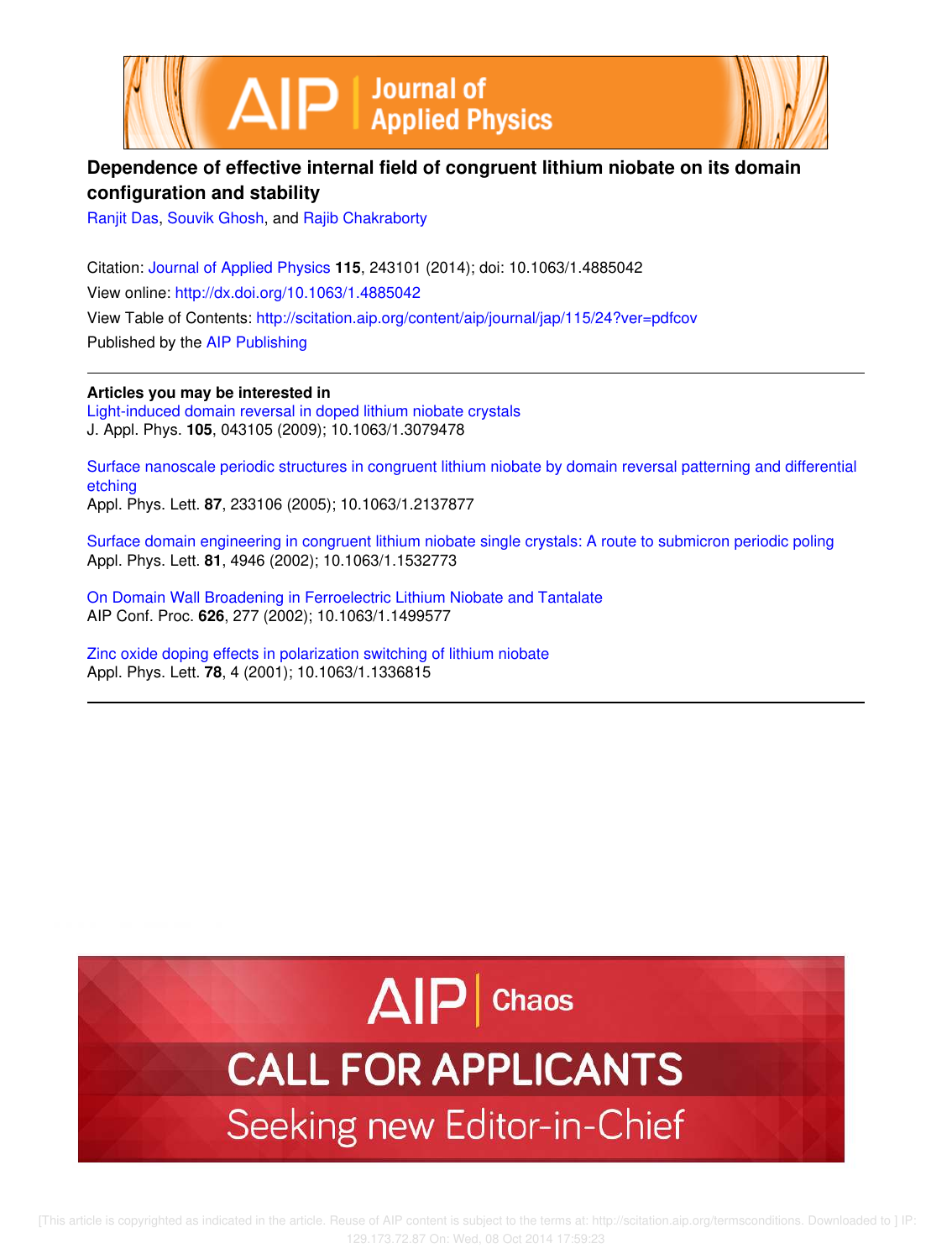

### Dependence of effective internal field of congruent lithium niobate on its domain configuration and stability

Ranjit Das,<sup>a)</sup> Souvik Ghosh,<sup>a)</sup> and Rajib Chakraborty<sup>a)</sup>

Department of Applied Optics & Photonics, University of Calcutta, JD-2, Sector III, Salt Lake, Kolkata 700098, India

(Received 15 May 2014; accepted 13 June 2014; published online 23 June 2014)

Congruent lithium niobate is characterized by its internal field, which arises due to defect clusters within the crystal. Here, it is shown experimentally that this internal field is a function of the molecular configuration in a particular domain and also on the stability of that particular configuration. The measurements of internal field are done using interferometric technique, while the variation of domain configuration is brought about by room temperature high voltage electric field poling.  $\odot$  2014 AIP Publishing LLC. [http://dx.doi.org/10.1063/1.4885042]

#### I. INTRODUCTION

For the last few decades, Lithium Niobate (LiNbO<sub>3</sub>) is one of the most important ferroelectrics in optoelectronics and nonlinear optics. Its properties are of vast significance to fundamental and applied optics research and are employed in several acousto-optic, electro-optic, and nonlinear optical devices such as modulators of light, beam deflector, optical frequency converters, tunable sources of coherent light, etc.1–4 While devices fabricated on stoichiometric or near-stoichiometric crystals are less prone to photorefractive damage<sup>5,6</sup> but production of such crystals requires expensive procedures and precise control over mass production, bringing up the crystal price. $7-10$  So, most of the devices are made on congruent LiNbO<sub>3</sub>.

 $LiNbO<sub>3</sub>$  crystal is characterized by its Curie temperature, which indeed reflects the congruency of the molecular organization in the crystal.<sup>11</sup> Also asymmetry in hysteresis loop measured during forward and backward poling gives an estimation of the internal structure of the crystal. It is well known that this asymmetry in hysteresis loop is due to the existence of internal field in the ferroelectric crystal. So, a proper analysis of the asymmetry of the hysteresis loop would result in the measurement of internal field of the crystal.<sup>12,13</sup> The presence of internal field in  $LiNbO<sub>3</sub>$  is due to co-existence of spontaneous polarization due to inherent shifted positions of  $\text{Nb}^{5+}$  and  $\text{Li}^{\ddagger}$  ions and defect state polarization, which is due to presence of defect clusters  $Li<sup>+</sup>$  ion vacancies and Nb-antisites.<sup>14</sup>

The strength of internal field has been studied by successive forward and reverse poling of the crystal.<sup>12,13</sup> For inspection of the internal field in a patterned domain  $LiNbO<sub>3</sub>$ , this technique may destroy the structure. Also, the thin wafers are susceptible to damage due to high electric field. Consequently, interferometric techniques, which are nondestructive techniques, have been developed for quantitative measurement of internal field in ferroelectric crystals.<sup>15–18</sup> The authors have also proposed $19$  an interferometric technique to measure internal field, which have several advantages over the methods used in Refs. 15–18.

In this work, quantitative assessment of the dependence of internal field on domain configuration and stability has been studied. For that, the internal fields in single domain  $LiNbO<sub>3</sub>$ , domain inverted  $LiNbO<sub>3</sub>$  and unstable domain inverted or the so called frustrated domain inverted  $LiNbO<sub>3</sub>$ crystals are measured using interferometric technique and compared. It is seen that the magnitude of internal field (IF) of single domain and domain inverted  $LiNbO<sub>3</sub>$  are the same. Only their directions are reversed as the axes are opposite for the two cases. But in frustrated domain inverted  $LiNbO<sub>3</sub>$ , the effective internal field is considerable different. Moreover, its value also varies with time as this frustrated state is unstable, bouncing back to its initial as-bought single domain state after some time. Possible reasons for the observations are explained using the defect model.

#### II. MEASUREMENT SETUP AND TECHNIQUE USED

The measurement of internal field is done using the Mach-Zehnder Interferometric (MZI) setup, which is schematically shown in Fig. 1. The probe beam is obtained from a He-Ne laser source having wavelength of 632.8 nm. A beam splitter is used to split the probe beam along two mutually perpendicular paths. Two mirrors are used to



FIG. 1. Setup for the measurement of internal field in  $LiNbO<sub>3</sub>$  crystals.

a)Electronic addresses: ranjitdas.in@gmail.com, souvik2cat@gmail.com, and srirajib@yahoo.com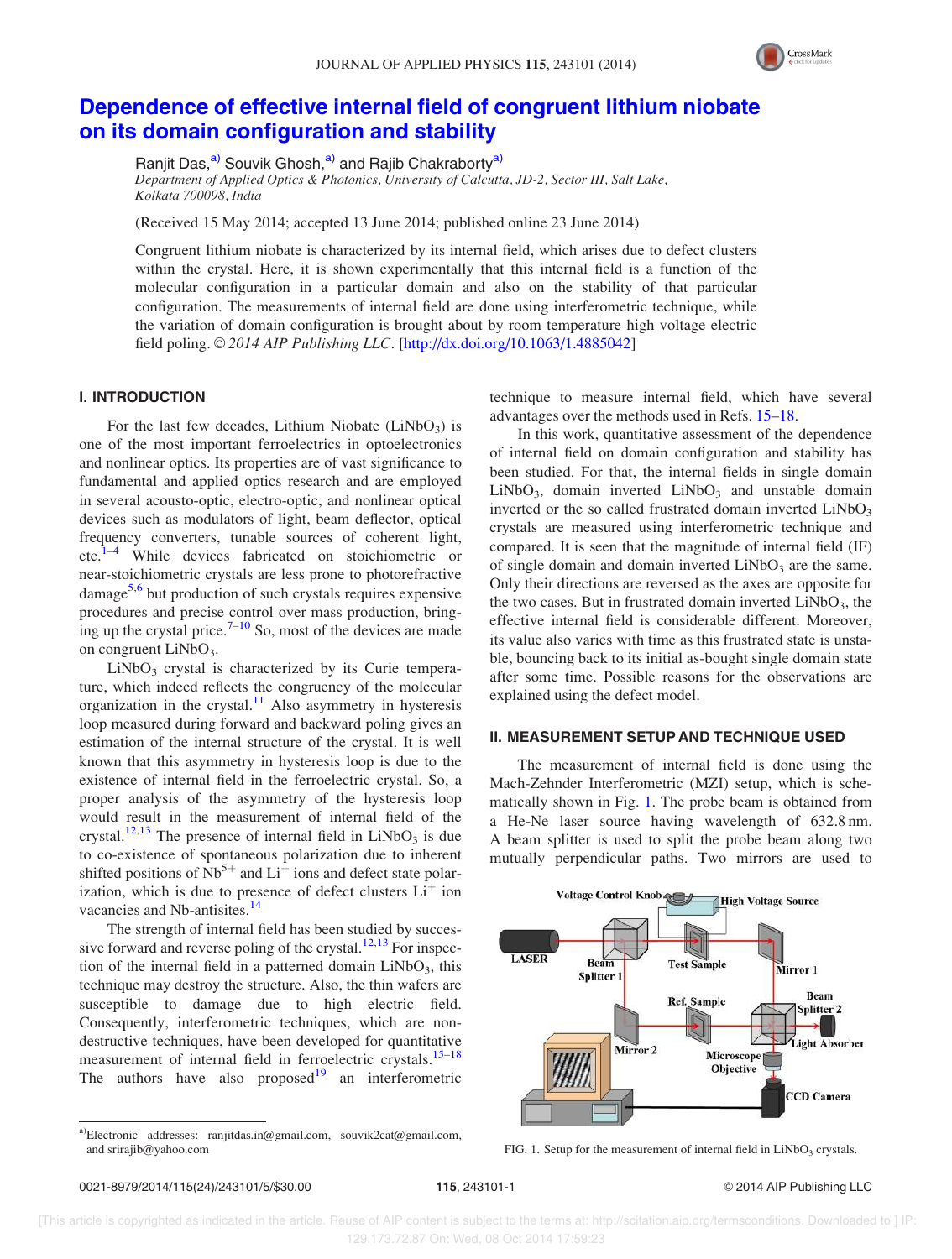deflect these beams and combine on a second beam splitter. A fringe pattern is, thus, produced. A microscope objective is placed along the path of output beam from the last beam splitter to magnify the output fringe pattern and, then, the resulting fringe pattern is recorded with the help of a CCD camera. The test sample, which is coated with a semitransparent aluminum (Al) coating on both faces with provision to apply high voltages across it, is placed in one arm. A similar type of sample, but without the provision for applying high voltage, is used as reference and is kept in the reference arm of the interferometer. The aim of using reference sample is to minimize any natural or atmospheric influence that may alter crystal parameters affecting output fringe pattern. Moreover, it is used to match the intensities of test beam and reference beam. Positioning of the samples in the respective arms is critical and care should be taken such that the crystallographic c-axes of the samples coincide with the direction of probe beams to minimize the complexity of the analysis. Otherwise, the probe beam will have two sets of polarization and its effect should be considered. Photorefractive damage of the crystal does not arise as the laser beam intensity is quite low and is further lowered due to splitting of source beam by first beam splitter and subsequent reduction by the semitransparent Al-coatings as electrodes on the sample surfaces. Moreover, as mentioned in Ref. 20, the absorption of He-Ne laser source at 632.8 nm is low, thus, reducing both photorefractive and photovoltaic effect. Also, Al-coating being thermally conducting, laser heating of sample surfaces is reduced; so Al-coatings can act as heat sinks here and pyroelectric effect can be avoided. The output of the interferometer is a fringe pattern, which is a function of applied voltage across the test sample. In this regard, it should be noted that no voltage should be applied across the reference sample. So any variation in the output fringe pattern is only due to the electro-optic response of the test sample.

Determination of internal field is based on the measurement of the fringe shift due to the applied field on the test sample. Due to electro-optic property of the crystal, the applied field causes a change in refractive index of the crystal  $(\Delta n)$ , which causes a phase shift  $(\Delta \Phi)$  between the two interfering beams resulting in the fringe pattern. The applied field for the fringe shift due to halfwave (or  $180^\circ$ ) phase change is called halfwave field  $(E_{\pi})$  and can be represented  $as<sup>21</sup>$ 

$$
E_{\pi} = \frac{\lambda}{r_{13}n_o^3 d},\tag{1}
$$

where  $\lambda$  is the free space wavelength of the probe beam, d is the crystal width,  $r_{13}$  and  $n_0$  are the respective electro-optic coefficients and ordinary refractive index of  $LiNbO<sub>3</sub>$  at that wavelength. Now, if  $E_{\Delta\Phi}$  and  $E'_{\Delta\Phi}$  are the applied field in the forward and reverse directions, respectively, for a phase change  $\Delta\Phi$  of the fringe pattern, the internal field ( $E_{\text{int}}$ ) will be $19$ 

$$
E_{\rm int} = \alpha \frac{\left(E_{\Delta\Phi} - E'_{\Delta\Phi}\right)}{\left(\Delta\Phi/\pi\right)},\tag{2}
$$

where  $\alpha$  is a constant having value equal to the thickness  $(in \, mm \, unit)$ . Although  $LiNbO<sub>3</sub>$  is also a piezo-electric material, as explained in Ref. 19, this property will not affect the internal field here.

#### III. EXPERIMENTAL RESULTS AND DISCUSSIONS

The experiments were performed on square shaped samples (10.0  $\times$  10.0) mm<sup>2</sup>, which are obtained by slicing them from circular (3 in. diameter), z-cut single domain  $LiNbO<sub>3</sub>$ crystal wafers of thickness of either 0.5 mm or 1.0 mm. The electric field is applied along the crystallographic c-axis, where the velocity of ordinary ray and that of extraordinary ray matches, so  $n_0 = n_e = 2.28$ , while the corresponding electro-optic coefficient will be  $r_{13}$ , whose value is considered as  $10 \times 10^{-12}$  m/V.<sup>17</sup> Semi-transparent aluminum electrodes of rectangular shape are defined on the central portion of both the surfaces of the samples by proper masking so that they cover 50% of the sample surface. The experiment consists of measurement of electric field corresponding to halfwave phase change in both forward and reverse directions of different samples.

Initially, the test is done using as-bought single domain  $LiNbO<sub>3</sub>$  samples of thickness 0.5 mm. Before making any experiment using as-bought samples, they are annealed at a temperature of  $200\,^{\circ}\text{C}$  for about 30 min and, subsequently, cooled down to room temperature. To apply electric field along the z-axis (which is also the optic axis) of the crystal, the electrode designed at  $+z$  surface of the test sample is connected with the positive terminal of the high voltage source and the electrode designed at the –z surface of the same is connected with the negative terminal of the source. Halfwave field  $(E_{\pi})$  is measured to be 11.0  $\pm$  0.1 KV/mm, in this case. The fringe pattern for zero applied field is shown in Fig. 2(a), while for halfwave field  $(E_{\pi})$ , it is shown in Fig.  $2(b)$ . On comparing the two fringe patterns, a  $180^\circ$ phase shift corresponding to halfwave field can be clearly observed. After this measurement, the test sample is kept idle for about 1 h with its electrodes shorted and grounded, such that the sample is allowed to relax back to its initial



FIG. 2. A typical observed fringe pattern obtained from the MZI setup for (a) zero applied filed and (b) applied field for half wave phase shift. Similar fringe pattern can be obtained for different types of LiNbO<sub>3</sub> crystals.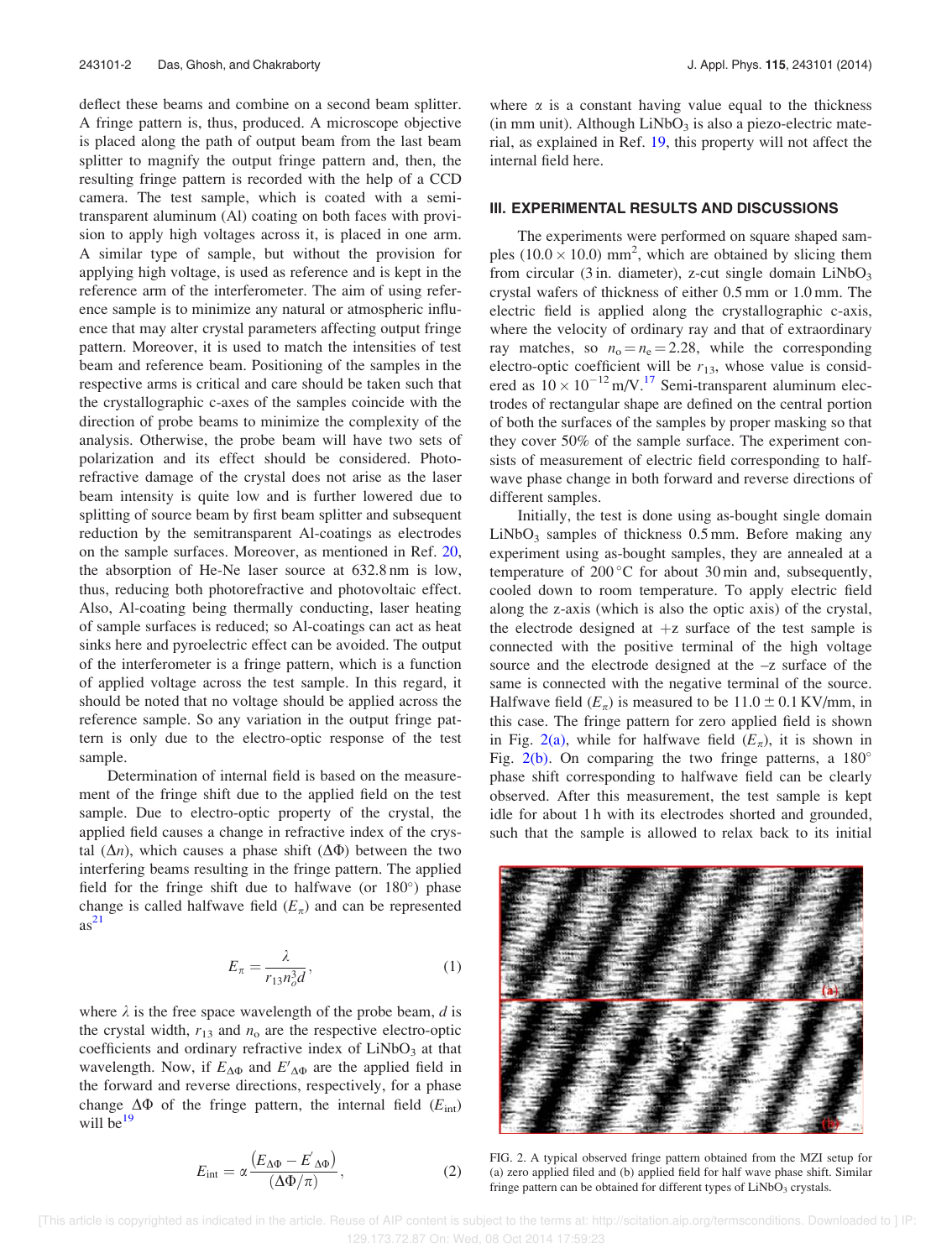condition and any accumulation of charge in the sample may drain out. Again, the test sample is annealed at a temperature of 200 °C for about 30 min and, consequently, brought down to room temperature. Next, the polarities of the electrical connections to the test samples are interchanged so that halfwave field  $(E'_n)$  along reverse z-direction can be determined and the value is measured to be  $6.0 \pm 0.1 \text{ KV/mm}$ . Similar shift of fringe pattern as that in Fig. 2 is observed here also. The above steps are followed again for samples of thickness 1.0 mm and nearly repeatable results are obtained.

In an attempt to test the effect of domain inversion and domain stability on internal field, the test samples, which are initially single domain, are domain inversed using room temperature high voltage electric field poling. Room temperature domain inversion generally produces complete and permanent domain inverted crystal, if the poling is done over whole surface of the sample. $22$  But stability of domain inverted structure depends on the presence of anti-parallel domains in its vicinity if poling is done over some limited region of the sample, which is the case for the sample used here. In that case, permanent inverted domains can only be obtained by thermal annealing of the poled crystal at about 200 °C for 30 min. Otherwise, the inverted domain would be unstable and return back to the initial as-bought single domain condition. As already mentioned, this is the so called frustrated domain inverted state of  $LiNbO<sub>3</sub>$ .

Stable or permanent domain inverted sample so obtained is, then, placed in the test arm of the MZI setup and its corresponding halfwave field values  $(E_{P\pi}, E'_{P\pi})$  are noted by observing and comparing output fringe patterns due to applied electric fields across it. Results of particular interest are the halfwave field values ( $E_{F\pi}$ ,  $E'_{F\pi}$ ) obtained for unstable (frustrated) domain inverted samples. The phase shift due to gradual increment of applied electric field in forward as well as reverse direction for single domain, permanent domain inverted, and unstable domain inverted  $LiNbO<sub>3</sub>$  crystals is shown in Fig. 3. As the increment of phase with applied electric field along forward direction is considered

 $1.6$ 

 $1.2$ 

 $0.8$ 

 $0.4$ 

 $-0.4$ 

 $-0.8$ 

 $-1.2$ 

 $-1.6$ 

 $\circ$ 

2

**O** in x rad  $0<sub>0</sub>$  be considered as negative. So, both positive and negative values of phases with change of magnitude of electric field are plotted in this figure. The set-up for high voltage electric field poling, which

positive, the increment of phase in the reverse direction is to

is utilized for the production of permanent and frustrated domain inverted  $LiNbO<sub>3</sub>$ , is shown in Fig. 4. As high fields of the order of 22 KV/mm (greater than the coercive field, i.e., 21 KV/mm in case of  $LiNbO<sub>3</sub>$ ) is to be applied across the samples, they are kept insulated inside a rubber jacket so that unwanted air breakdown around the samples may be avoided to protect them from cracking down. The current meter is used here mainly to indicate the completeness of domain inversion of the test sample. After setting up the circuit shown in Fig. 4, the high voltage source is switched ON and the output voltage level is gradually increased. There will be practically no current detected by the current meter until the voltage level is greater than 10.5 KV (approximately) for samples of thickness 0.5 mm. But, at or beyond that value of applied voltage, there will be a displacement current, which can be detected by the current meter. After completion of domain inversion, the displacement current turns out to be zero again.

As given in Sec. II, the values of internal field for asbought, stable domain inverted, and frustrated domain inverted LiNbO<sub>3</sub> crystals are calculated using Eq.  $(2)$ , from the corresponding halfwave field values. Internal fields obtained in the three cases for  $0.5$  mm thick  $LiNbO<sub>3</sub>$  crystal are tabulated in Table I. It is noteworthy that in the case of frustrated domain inverted sample, the timings of measurement of halfwave fields play an important role. If immediately after domain inversion, the sample is placed in the MZI setup and the halfwave fields are measured, the magnitude of IF so achieved is much lower than that obtained for stable domain inverted sample. On the other hand, if frustrated domain inverted sample is tested in the same MZI setup after a long time interval (say about 24 h), after domain inversion it is observed that its IF comes out to be as that obtained for as-bought single domain samples.

From Table I, it is seen that the magnitude of the effective internal field in complete domain inverted crystal is approximately same as that of the as-bought single domain crystal. But, as complete domain inversion reorients the molecular configuration in the opposite direction, the sign of the internal field gets reversed. On the other hand for frustrated domain inverted sample, the magnitude of effective internal



FIG. 3. Phase variation with the applied field for as-bought  $LiNbO<sub>3</sub>$  crystal (green line), stable domain inverted  $LiNbO<sub>3</sub>$  crystal (red line), and frustrated domain inverted LiNbO<sub>3</sub> crystal (blue line). FIG. 4. High voltage electric field poling setup.

 $\overline{8}$ 

E, E' in KV/mm

10

6



 $\blacktriangle$ E

 $\Delta$  $E^{\prime}$  $\mathcal{E}_P$ 

ö  $E'_p$ 

×,  $E_F$ ō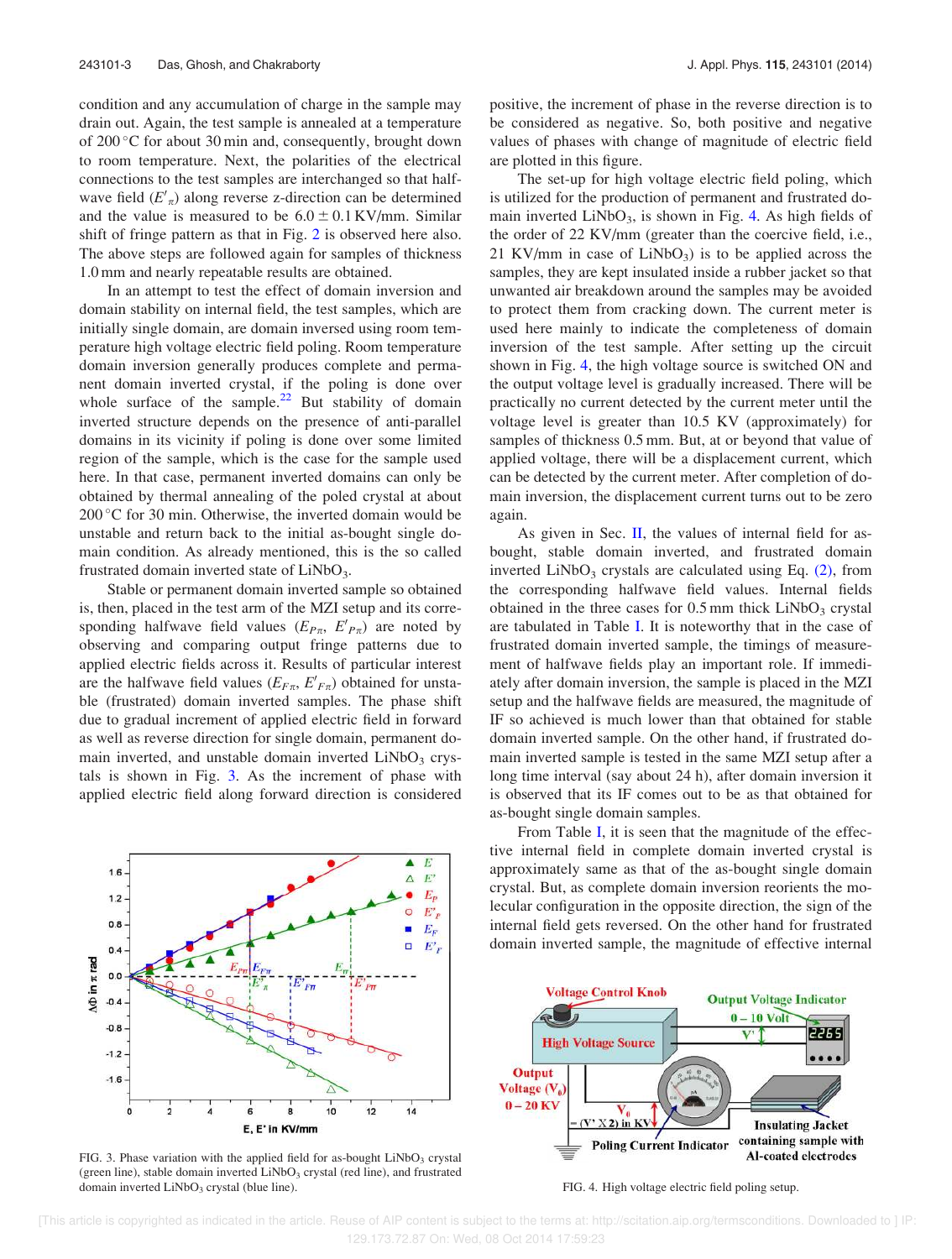| TABLE I. Measured values of internal field for $LiNbO3$ sample of thickness 0.5 mm. |  |  |  |  |
|-------------------------------------------------------------------------------------|--|--|--|--|
|-------------------------------------------------------------------------------------|--|--|--|--|

|                      | As bought $LiNbO3$ crystal |                                           | Frustrated domain inverted LiNbO <sub>3</sub> crystal |                   |
|----------------------|----------------------------|-------------------------------------------|-------------------------------------------------------|-------------------|
|                      |                            | Complete domain inverted $LiNbO3$ crystal | Immediately after poling                              | 24 h after poling |
| $E_{\pi}$ in kV/mm   | 10.8                       | 6.0                                       | 6.0                                                   | 11.0              |
| $E_{\pi}$ ' in kV/mm | 6.0                        | 11.0                                      | 8.0                                                   | 6.2               |
| $E_{IF}$ in kV/mm    | 2.4                        | $-2.5$                                    | $-1.0$                                                | 2.4               |

field is reduced significantly. These observed phenomena can be understood with the help of a defect cluster model suggested by Gopalan et al.<sup>14</sup> According to this model, the presence of defects in congruent  $LiNbO<sub>3</sub>$  plays an important role for observation of internal fields in such crystals. At equilibrium, a combined effect of polarization field due to inherent molecular arrangement and depolarizing field due to defect clusters produces a resultant electric field inside the crystal, which is known as the internal field. Domain inversion by high electric field poling of the crystal creates a reorientation of the defect clusters inside the bulk crystal. If the poling conditions are controlled in such a way that all the defect clusters find stable positions inside the crystal so that no further movement of those clusters occur, the resultant crystal will be in permanent domain inverted state. A simple scheme to obtain permanent domain inversion is to anneal the poled crystal, which forces the defect clusters to move to those minimum energy positions, which should be occupied by them after complete domain inversion. On the other hand, if annealing treatment is not followed after poling of the sample, there are notable movements of those defect clusters inside the crystal and the resulting domain may return back to its initial as-bought single domain state. It should be noted that room temperature high electric field domain inversion over whole crystal generally produces permanent domain inversion without applying annealing treatment on poled samples. But here, in this work, the poling is intentionally done over some limited region (about 50%) of the sample so that unstable or frustrated domain inversion of the crystal can be done. It is shown, in this work, that subsequent annealing of the poled sample at  $200^{\circ}$ C for about 30 min can produce permanent domain inverted crystal. Also for the poled sample, where annealing is not followed, it is observed that the same has returned back to the as-bought sample condition. Time evolution of the effective IF of un-annealed or the so called frustrated domain inverted sample certainly proved that the crystal move to the as-bought single domain state from the frustrated state after some relaxation time. This observation taken 24 h after poling is also reported in Table I.

#### IV. CONCLUSIONS

Study of the dependence of IF in  $LiNbO<sub>3</sub>$  under various conditions of the domain orientation and stability inside the crystal is done. Time evolution of IF in frustrated domain inverted  $LiNbO<sub>3</sub>$  is also performed and reported. A detailed and precise work on time evolution of IF is to be carried out in future for complete understanding of unstable domain inverted  $LiNbO<sub>3</sub>$  crystals and internal mechanism of electric field domain inversion of ferroelectrics and subsequent domain stability. But still with the stated technique variation of effective IF under various domain orientation and stability is successfully measured and reported. A defect model suggested by Gopalan et  $al.^{14}$  is utilized here to explain the outcome of the time evolution.

#### ACKNOWLEDGMENTS

This work was supported by Department of Science & Technology, Government of India (Grant No. SR/S2/LOP-15/2009).

- ${}^{1}$ H. Nishihara, M. Haruna, and T. Suhara, *Optical Integrated Circuit* (McGraw-Hill, 1989).
- <sup>2</sup>A. Yariv and P. Yeh, *Optical Waves in Crystals* (John Wiley and Sons, 1984), Chap. 4, 7, and 8.
- ${}^{3}$ K. Suizu and K. Kawase, "Monochromatic-tunable terahertz-wave sources based on nonlinear frequency conversion using lithium niobate crystal," IEEE J. Sel. Top. Quantum Electron. 14, 295–306 (2008).
- <sup>4</sup>Y. Y. Lin, S. T. G. W. Chang, A. C. Chiang, Y. C. Huang, and Y. H. Chen, "Electro-optic periodically domain inverted lithium niobate Bragg modulator as a laser Q-switch," Opt. Lett. 32, 545–547 (2007).
- <sup>5</sup>A. Ashkin, G. D. Boyd, J. M. Dziedzic, R. Smith, A. A. Ballman, J. J. Levinstein, and K. Nassau, "Optically induced refractive index inhomogeneities in LiNbO<sub>3</sub> and LiTaO<sub>3</sub>," Appl. Phys. Lett. 9, 72-73 (1966).
- <sup>6</sup>D. A. Bryan, R. Gerson, and H. E. Tomaschke, "Increased optical damage resistance in lithium niobate," Appl. Phys. Lett. 44, 847–849 (1984).
- ${}^{7}K$ . Kitamura, J. K. Yamamoto, N. Iyi, S. Kimura, and T. Hayashi, "Stoichiometric  $LiNbO<sub>3</sub>$  single crystal growth by double crucible Czochralski method using automatic power supply system," J. Cryst. Growth 116, 327–332 (1992).
- 8 P. F. Bordui, R. G. Norwood, D. H. Jundt, and M. M. Fejer, "Preparation and characterization of off-congruent lithium niobate crystals," J. Appl. Phys. 71, 875–879 (1992).
- 9 I. Pracka, A. L. Bajor, S. M. Kaczmarek, M. Wirkowicz, B. Kaczmarek, J. Kisielewski, and T. Ukasiewicz, "Growth and characterization of LiNbO<sub>3</sub> single crystals doped with Cu and Fe ions," Cryst. Res. Technol. 34, 627–634 (1999).
- <sup>10</sup>R. Mouras, M. Fontana, P. Bourson, and A. Postnikov, "Lattice site of Mg ion in LiNbO<sub>3</sub> crystal determined by Raman spectroscopy," J. Phys.: Condens. Matter 12, 5053–5060 (2000).
- <sup>11</sup>M. N. Palatnikov, N. V. Sidorov, V. I. Skiba, D. V. Makarov, I. V. Biryukova, Y. A. Serebryakov, O. E. Kravchenko, Y. I. Balabanov, and V. T. Kalinnikov, "Effects of nonstoichiometry and doping on the Curie temperature and defect structure of lithium niobate," Inorg. Mater. 36, 489–493 (2000).
- <sup>12</sup>L.-H. Peng, Y.-C. Fang, and Y.-C. Yin, "Polarization switching of lithium niobate with giant internal field," Appl. Phys. Lett. 74, 2070–2072 (1999).
- <sup>13</sup>V. Gopalan, T. E. Michell, Y. Furukawa, and K. Kitamura, "The role of nonstoichiometry in 180° domain switching of LiNbO<sub>3</sub> crystals," Appl. Phys. Lett. 72, 1981–1983 (1998).
- <sup>14</sup>V. Gopalan, V. Dierolf, and D. A. Scrymgeour, "Defect-domain wall interactions in trigonal ferroelectrics," Annu. Rev. Mater. Res. 37, 449–489 (2007).
- <sup>15</sup>Q. Chen and D. Stencil, "Identification and quantitative characterization of antiparallel domains using an interferometric method," Appl. Opt. 33, 7496–7499 (1994).
- <sup>16</sup>M. Paturzo, D. Alfieri, S. Grilli, P. Ferraro, P. De Natale, M. de Angelis, S. De Nicola, A. Fiñizio, and G. Pierattini, "Investigation of electric internal field in congruent LiNbO<sub>3</sub> by electro-optic effect," Appl. Phys. Lett. 85, 5652–5654 (2004).